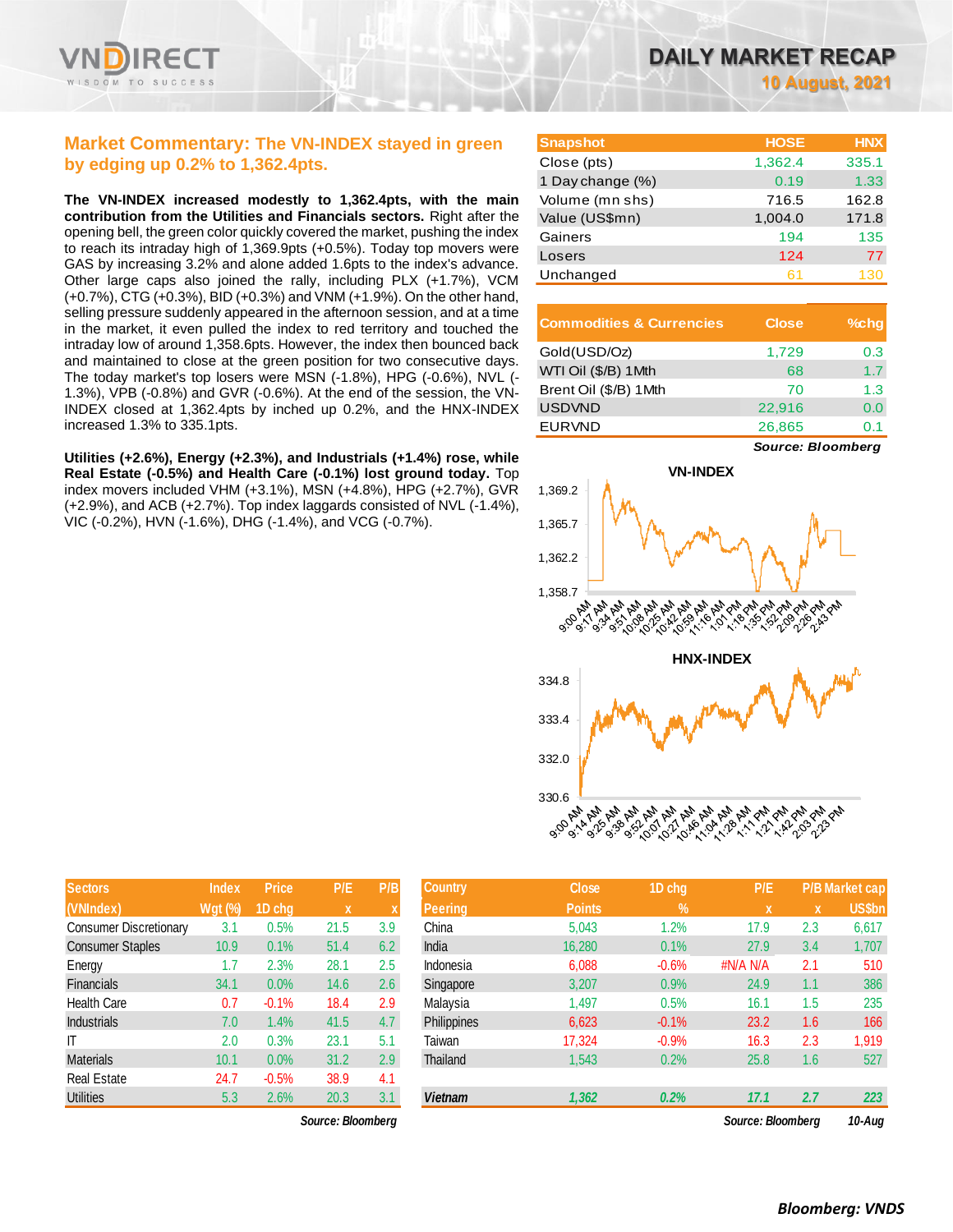

### **Market News**

#### **Oil barometers: brent prompt rebounds; gasoline crack's new high**

Brent and WTI prompt spreads gained early on Tuesday amid a widespread strengthening in the benchmarks' curves, after outright prices pared the worst of Monday's losses. Both benchmarks were testing resistance at the respective 100-day and 5-day moving averages. The Brent put skew reached the most bearish since early May, while the WTI equivalent was the highest since early April. The Nymex gasoline and the 3-2-1 cracks reached the highest since April 2020 on Monday. *(Bloomberg)*

#### **Vietnamese seafood producers plan long-term production in anticipation of long-lasting pandemic**

The Ministry of Agriculture and Rural Development (MARD) showed satisfactory exports of seafood in the first seven months of the year, when businesses took advantage of the surging demand in the world market, while other exporters were seriously hit by the Covid-19 pandemic. Seafood exports brought turnover of US\$4.9bn, an increase of 12% over the same period last year, including US\$800m in July. Analysts noted that the exports to major markets in the first seven months all saw two-digit growth rates, including the US (38.7%), EU (20%), Russia, Australia and under CPTPP (the Comprehensive and Progressive Agreement for Trans-Pacific Partnership) by 65%, 60.5% and 10.5%, respectively. According to Vietnam Association of Seafood Exporters and Producers (VASEP), the rapid spread of Covid-19 and the lockdowns under Directive 16 in HCM City and southern provinces all have had an impact on seafood processing and export companies. However, enterprises complain that the requirements have caused difficulties for operation. Realizing that they will have to 'live with the pandemic' for a long time, seafood companies have reorganized their production to adapt to the new circumstances. As such, the company has to pay a lot for 'three onthe-spot' processes, while the production capacity is just 50%. Companies also complained that the materials for processing and packaging supply have fallen by 50%. VASEP has reported the difficulties to the Prime Minister and MARD, and proposed measures to resume production and export after the 'three on-the-spot' period. The association asked to give priority to workers at seafood processing factories for vaccinations. Businesses will organize testing for workers twice a month themselves and send the samples to medical units. CDC will organize testing once a month. This means that every worker will have three tests a month. The association also wants preferential policies to overcome current difficulties, including lower lending interest rates, cut in electricity bills by 30% until the end of 2021, and reduction of the trade union fee from 2% of wage fund to 1%. *(Vietnamnet.vn)*

### **Notable Corporate Events**

**PetroVietnam Power Corporation (POW VN, HOSE) - Business results:** POW's 7M21 revenue decreased 3% yoy to VND17,688bn due to its output reduction of 16% yoy to 10.8bn kWh. *(Ndh.vn)*

*<to be continued>*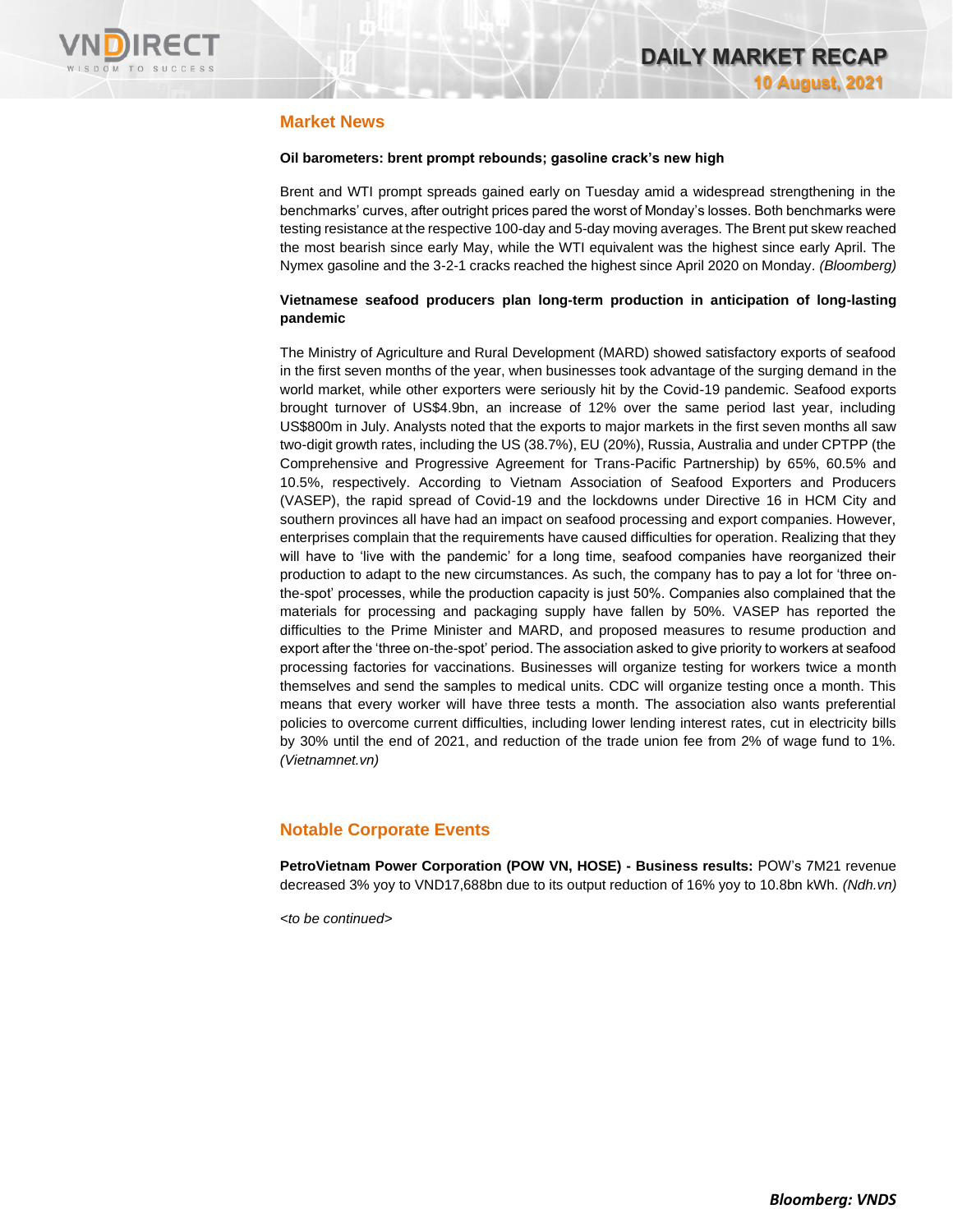## **COVERAGE SUMMARY**

|                 |                    | <b>Adjusted target</b> |                       |               |                       |                      |
|-----------------|--------------------|------------------------|-----------------------|---------------|-----------------------|----------------------|
| <b>Ticker</b>   | <b>Close price</b> | price                  | <b>Dividend yield</b> | <b>Upside</b> | <b>Recommendation</b> | <b>Latest report</b> |
|                 |                    |                        |                       |               |                       |                      |
| <b>ACB</b>      | 35,550             | 31,800                 | 0.0%                  | $-10.5%$      | <b>ADD</b>            | Link                 |
| <b>ACV</b>      | 74,900             | 87,500                 | 1.2%                  | 18.0%         | <b>ADD</b>            | Link                 |
| <b>CRE</b>      | 49,800             | 33,700                 | 2.0%                  | $-30.4%$      | <b>HOLD</b>           | Link                 |
| <b>CTG</b>      | 33,750             | 42,000                 | 1.5%                  | 25.9%         | <b>ADD</b>            | Link                 |
| <b>DBC</b>      | 54,000             | 64,000                 | 2.8%                  | 21.3%         | ADD                   | Link                 |
| <b>DPM</b>      | 26,600             | 24,100                 | 5.2%                  | $-4.2%$       | <b>ADD</b>            | Link                 |
| <b>DRC</b>      | 30,900             | 25,500                 | 3.2%                  | $-14.2%$      | <b>ADD</b>            | Link                 |
| <b>FPT</b>      | 95,600             | 101,700                | 2.1%                  | 8.5%          | <b>ADD</b>            | Link                 |
| GAS             | 93,500             | 109,800                | 3.9%                  | 21.3%         | <b>ADD</b>            | Link                 |
| <b>GMD</b>      | 47,300             | 44,900                 | 3.5%                  | $-1.5%$       | <b>HOLD</b>           | Link                 |
| <b>HDG</b>      | 52,800             | 50,300                 | 2.2%                  | $-2.6%$       | ADD                   | Link                 |
| <b>HPG</b>      | 47,250             | 48,400                 | 1.0%                  | 3.4%          | <b>ADD</b>            | Link                 |
| <b>KBC</b>      | 34,550             | 57,500                 | 1.4%                  | 67.9%         | ADD                   | Link                 |
| <b>KDC</b>      | 62,200             | 65,000                 | 2.6%                  | 7.1%          | <b>ADD</b>            | Link                 |
| <b>KDH</b>      | 40,300             | 45,500                 | 1.2%                  | 14.1%         | ADD                   | Link                 |
| <b>LPB</b>      | 25,000             | 26,000                 | 0.0%                  | 4.0%          | <b>HOLD</b>           | Link                 |
| <b>MBB</b>      | 28,800             | 31,400                 | 0.0%                  | 9.0%          | ADD                   | Link                 |
| <b>MML</b>      | 78,500             | 60,500                 | 0.0%                  | $-22.9%$      | <b>ADD</b>            | Link                 |
| <b>MSH</b>      | 69,800             | 61,000                 | 5.0%                  | $-7.6%$       | ADD                   | Link                 |
| <b>MWG</b>      | 169,900            | 173,000                | 0.9%                  | 2.7%          | <b>ADD</b>            | Link                 |
| <b>NLG</b>      | 42,700             | 46,700                 | 1.1%                  | 10.4%         | ADD                   | Link                 |
| NT <sub>2</sub> | 18,600             | 28,400                 | 10.7%                 | 63.4%         | <b>ADD</b>            | Link                 |
| <b>NVL</b>      | 104,600            | 74,100                 | 0.0%                  | $-29.2%$      | <b>HOLD</b>           | Link                 |
| <b>PHP</b>      | 23,600             | 24,200                 | 2.4%                  | 4.9%          | ADD                   | Link                 |
| <b>PLC</b>      | 28,000             | 30,900                 | 7.1%                  | 17.5%         | ADD                   | Link                 |
| <b>PNJ</b>      | 95,600             | 119,200                | 1.9%                  | 26.6%         | ADD                   | Link                 |
| <b>POW</b>      | 10,750             | 13,300                 | 2.8%                  | 26.5%         | ADD                   | Link                 |
| <b>PPC</b>      | 22,700             | 27,400                 | 9.6%                  | 30.3%         | ADD                   | Link                 |
| <b>PVD</b>      | 18,350             | 26,600                 | 0.0%                  | 45.0%         | ADD                   | Link                 |
| <b>PVS</b>      | 24,900             | 27,100                 | 2.8%                  | 11.6%         | <b>ADD</b>            | $Link$               |
| <b>PVT</b>      | 19,100             | 24,100                 | 2.6%                  | 28.8%         | ADD                   | Link                 |
| <b>SCS</b>      | 135,900            | 170,700                | 6.5%                  | 32.1%         | ADD                   | <b>Link</b>          |
| <b>STK</b>      | 44,500             | 50,600                 | 2.8%                  | 16.5%         | ADD                   | Link                 |
| <b>TCB</b>      | 50,800             | 57,200                 | 0.0%                  | 12.6%         | <b>ADD</b>            | Link                 |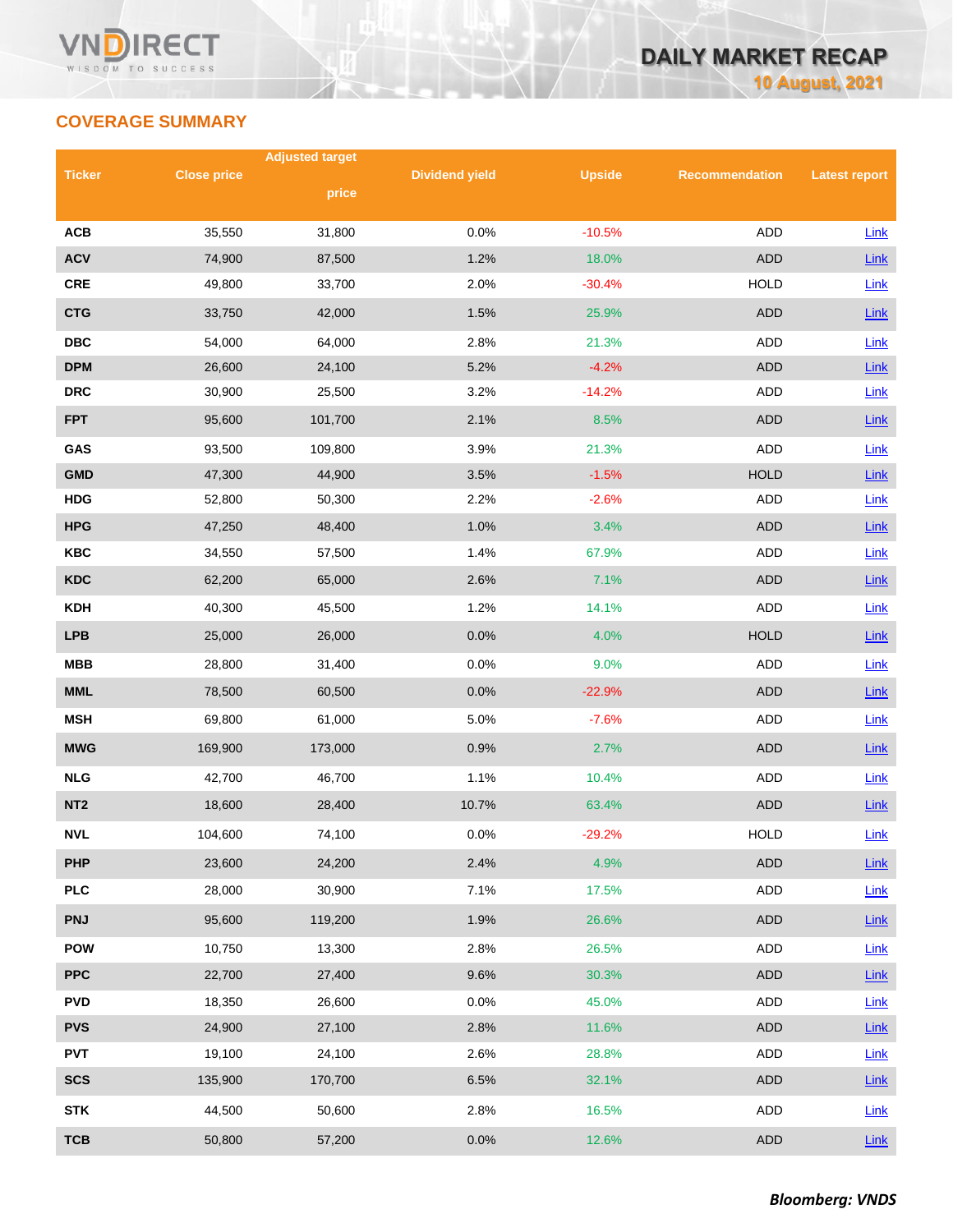

# **DAILY MARKET RECAP**

**10 August, 2021**

|               |                    | <b>Adjusted target</b> |                       |               |                       |                      |  |
|---------------|--------------------|------------------------|-----------------------|---------------|-----------------------|----------------------|--|
| <b>Ticker</b> | <b>Close price</b> | price                  | <b>Dividend yield</b> | <b>Upside</b> | <b>Recommendation</b> | <b>Latest report</b> |  |
| <b>TCM</b>    | 76,700             | N/A                    | 1.3%                  | N/A           | N/A                   | Link                 |  |
| <b>VCB</b>    | 97,000             | 119,500                | 0.8%                  | 24.0%         | <b>ADD</b>            | $Link$               |  |
| <b>VHC</b>    | 40,600             | 50,000                 | 5.0%                  | 28.1%         | ADD                   | Link                 |  |
| <b>VHM</b>    | 108,100            | 134,300                | 0.0%                  | 24.2%         | <b>ADD</b>            | <b>Link</b>          |  |
| <b>VIB</b>    | 41,750             | 32,800                 | 0.0%                  | $-21.4%$      | <b>HOLD</b>           | Link                 |  |
| <b>VJC</b>    | 115,500            | 138,900                | 0.0%                  | 20.3%         | <b>ADD</b>            | <b>Link</b>          |  |
| <b>VNM</b>    | 86,500             | 110,000                | 4.4%                  | 31.6%         | <b>ADD</b>            | $Link$               |  |
| <b>VPB</b>    | 60,400             | 56,300                 | 0.0%                  | $-6.8%$       | <b>ADD</b>            | <b>Link</b>          |  |
| <b>VRE</b>    | 27,500             | 38,000                 | 5.3%                  | 43.5%         | <b>ADD</b>            | $Link$               |  |
| <b>VTP</b>    | 87,100             | 85,200                 | 1.6%                  | $-0.6%$       | <b>ADD</b>            | $Link$               |  |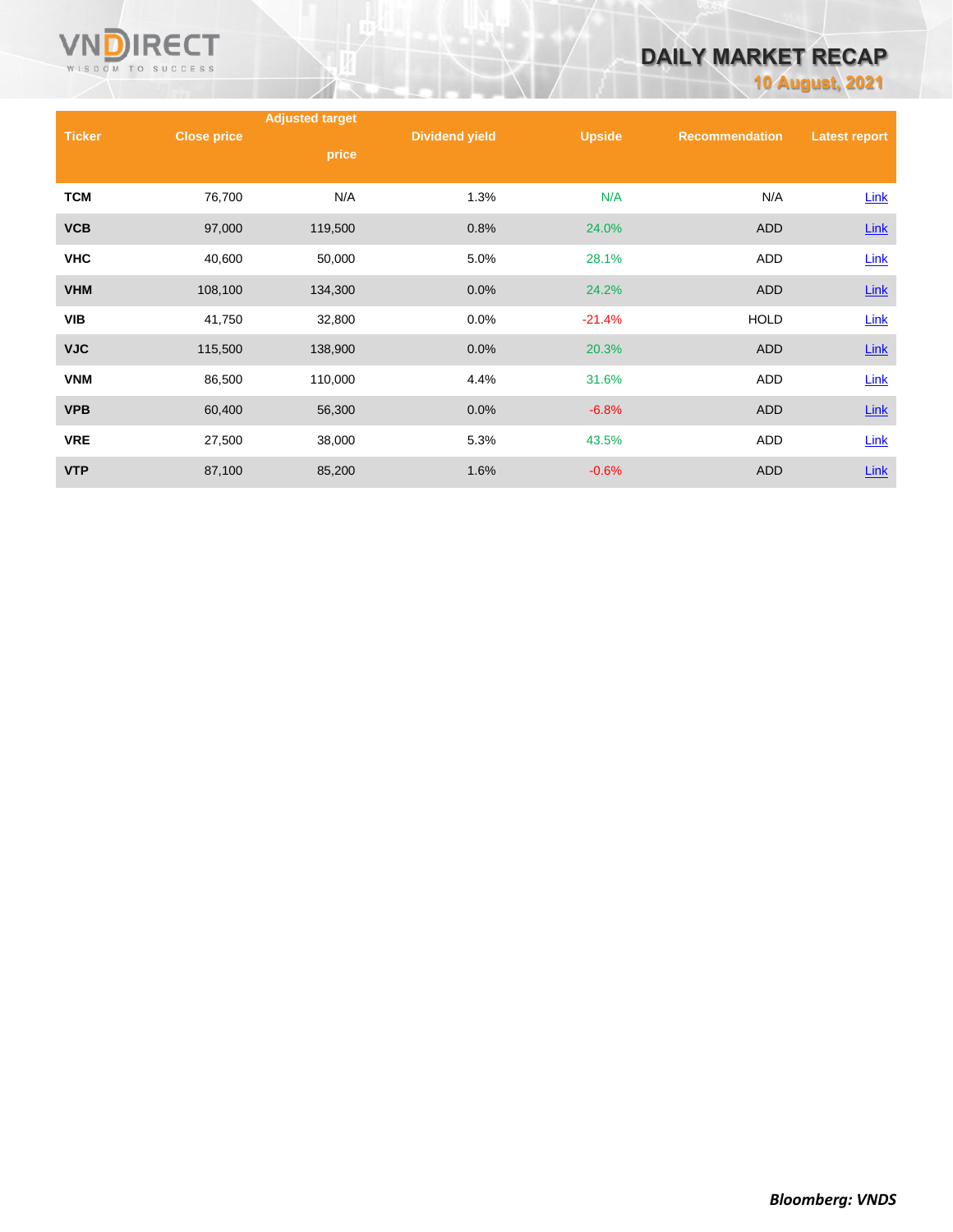### **MARKET MOVEMENTS**

WISDOM TO SUCCESS

**RECT** 

|                    | <b>HOSE</b>  |       |         |         |              |  |  |  |  |  |
|--------------------|--------------|-------|---------|---------|--------------|--|--|--|--|--|
| <b>Top gainers</b> |              |       |         |         | <b>VND</b>   |  |  |  |  |  |
| <b>Ticker</b>      | Last         | Cha   | $%$ chq | Vol.    | <b>Index</b> |  |  |  |  |  |
|                    | <b>Price</b> |       |         |         | impact       |  |  |  |  |  |
| PTL.               | 8,890        | 580   | 6.98    | 443.800 | 0.016        |  |  |  |  |  |
| <b>PGC</b>         | 18,400       | 1,200 | 6.98    | 404.600 | 0.020        |  |  |  |  |  |
| VSI                | 20,700       | 1,350 | 6.98    | 29,600  | 0.005        |  |  |  |  |  |
| <b>KPF</b>         | 12,300       | 800   | 6.96    | 30,700  | 0.013        |  |  |  |  |  |
| <b>VNE</b>         | 8,150        | 530   | 6.96    | 1.99MLN | 0.013        |  |  |  |  |  |

|                                  |              | <b>HOSE</b> |      |               |              |            |                                  | <b>HNX</b> |         |         |        |
|----------------------------------|--------------|-------------|------|---------------|--------------|------------|----------------------------------|------------|---------|---------|--------|
| <b>VND</b><br><b>Top gainers</b> |              |             |      |               |              |            | <b>VND</b><br><b>Top gainers</b> |            |         |         |        |
| Ticker                           | Last         | Chg         | %chq | Vol.          | <b>Index</b> | Ticker     | Last                             | Chg        | $%$ chg | Vol.    | Index  |
|                                  | <b>Price</b> |             |      |               | impact       |            | <b>Price</b>                     |            |         |         | impact |
| <b>PTL</b>                       | 8,890        | 580         | 6.98 | 443.800       | 0.016        | <b>BBC</b> | 84,700                           | 7.700      | 10.00   | 5.541   | 0.078  |
| <b>PGC</b>                       | 18,400       | 1,200       | 6.98 | 404,600       | 0.020        | <b>DXP</b> | 19,800                           | 1,800      | 10.00   | 1.60MLN | 0.028  |
| VSI                              | 20,700       | 1,350       | 6.98 | 29,600        | 0.005        | TDN        | 10,000                           | 900        | 9.89    | 642.955 | 0.012  |
| <b>KPF</b>                       | 12,300       | 800         | 6.96 | 30,700        | 0.013        | TC6        | 6,700                            | 600        | 9.84    | 340,483 | 0.009  |
| <b>VNE</b>                       | 8,150        | 530         | 6.96 | <b>.99MLN</b> | 0.013        | L18        | 24,600                           | 2,200      | 9.82    | 128,140 | 0.044  |

| <b>Top losers</b>     |              |          |         |         | <b>VND</b>   |
|-----------------------|--------------|----------|---------|---------|--------------|
| <b>Ticker</b><br>Last |              | Cha      | $%$ chq | Vol.    | <b>Index</b> |
|                       | <b>Price</b> |          |         |         | impact       |
| <b>CLW</b>            | 27,900       | $-2,100$ | $-6.70$ | 1,100   | $-0.007$     |
| TTE.                  | 9,830        | $-720$   | $-6.50$ | 1,700   | $-0.006$     |
| <b>KMR</b>            | 7,900        | $-350$   | $-7.00$ | 820.500 | $-0.005$     |
| <b>CIG</b>            | 7.000        | $-300$   | $-7.00$ | 9,000   | $-0.003$     |
| <b>MDG</b>            | 10,650       | $-450$   | $-6.20$ | 500     | $-0.001$     |

| <b>Top index movers</b> |              |       |      |         |              |  |  |  |  |
|-------------------------|--------------|-------|------|---------|--------------|--|--|--|--|
| <b>Ticker</b>           | Last         | Cha   | %chq | Vol.    | <b>Index</b> |  |  |  |  |
|                         | <b>Price</b> |       |      |         | impact       |  |  |  |  |
| <b>GAS</b>              | 96,000       | 3,000 | 3.23 | 2.22MLN | 1.552        |  |  |  |  |
| <b>VNM</b>              | 89,400       | 1,700 | 1.94 | 5.97MLN | 0.960        |  |  |  |  |
| <b>VCB</b>              | 99.000       | 700   | 0.71 | 1.56MLN | 0.702        |  |  |  |  |
| <b>PLX</b>              | 53,800       | 900   | 1.70 | 4.11MLN | 0.315        |  |  |  |  |
| <b>VCG</b>              | 44,800       | 2,500 | 5.91 | 1.00MLN | 0.298        |  |  |  |  |

| <b>Top index laggers</b> |              |          |         |                 |          |  |  |  |  |
|--------------------------|--------------|----------|---------|-----------------|----------|--|--|--|--|
| <b>Ticker</b>            | Last         | Cha      | $%$ chq | Vol.            | Index    |  |  |  |  |
|                          | <b>Price</b> |          |         |                 | impact   |  |  |  |  |
| <b>MSN</b>               | 138,500      | $-2,500$ | $-1.77$ | 1.01 MLN        | $-0.798$ |  |  |  |  |
| <b>NVL</b>               | 104.600      | $-1,400$ |         | $-1.32$ 3.13MLN | $-0.558$ |  |  |  |  |
| <b>HPG</b>               | 49.400       | $-300$   |         | $-0.6023.32MLN$ | $-0.363$ |  |  |  |  |
| <b>VHM</b>               | 117.000      | $-400$   | $-0.34$ | 7.70MLN         | $-0.362$ |  |  |  |  |
| <b>VPB</b>               | 60,500       | $-500$   | $-0.82$ | 6.20MLN         | $-0.332$ |  |  |  |  |

|               | <b>VND</b><br>Top liquidity |        |         |         |          | <b>Top liquidity</b> |              |       |         |         | <b>VND</b> |
|---------------|-----------------------------|--------|---------|---------|----------|----------------------|--------------|-------|---------|---------|------------|
| <b>Ticker</b> | Last                        | Chg    | %chq    | Val.    | Index    | Ticker               | Last         | Chg   | $%$ chq | Val.    | Index      |
|               | <b>Price</b>                |        |         | (VNDbn) | impact   |                      | <b>Price</b> |       |         | (VNDbn) | impact     |
| <b>HPG</b>    | 49.400                      | $-300$ | $-0.60$ | 1.160   | $-0.363$ | SGC                  | 73.100       | 8,000 | 8.90    | 0       | 0.015      |
| <b>VHM</b>    | 117.000                     | $-400$ | $-0.34$ | 909     | $-0.362$ | <b>PVI</b>           | 33,000       | 600   | 1.47    |         | 0.028      |
| SSI           | 59.400                      | 100    | 0.17    | 748     | 0.018    | <b>VMC</b>           | 10.400       | 200   | 2.06    | 0       | 0.003      |
| <b>STB</b>    | 30,600                      | $-100$ | $-0.33$ | 746     | $-0.051$ | <b>SHB</b>           | 29,300       | 400   | 1.37    | 700     | 0.860      |
| <b>DIG</b>    | 30,300                      | $-500$ | $-1.62$ | 685     | $-0.055$ | тот                  | 11.100       | 200   | 1.75    |         | 0.003      |

| <b>Top losers</b> |                      |          |         |         | <b>VND</b>      | <b>Top losers</b> |                      |          |          |         | <b>VND</b>             |
|-------------------|----------------------|----------|---------|---------|-----------------|-------------------|----------------------|----------|----------|---------|------------------------|
| Ticker            | Last<br><b>Price</b> | Chg      | %chq    | Vol.    | Index<br>impact | Ticker            | Last<br><b>Price</b> | Chg      | $%$ chq  | Vol.    | <b>Index</b><br>impact |
| CLW               | 27,900               | $-2.100$ | $-6.70$ | 1,100   | $-0.007$        | <b>EVS</b>        | 27,000               | $-3.000$ | $-10.00$ | 582.810 | $-0.106$               |
| TTE               | 9,830                | $-720$   | $-6.50$ | 1.700   | $-0.006$        | <b>KMT</b>        | 8,800                | $-800$   | $-8.33$  | 1,200   | $-0.002$               |
| <b>KMR</b>        | 7.900                | $-350$   | $-7.00$ | 820.500 | $-0.005$        | X20               | 8.900                | $-800$   | $-8.25$  | 2.300   | $-0.005$               |
| <b>CIG</b>        | 7,000                | $-300$   | $-7.00$ | 9,000   | $-0.003$        | <b>SSM</b>        | 5,700                | $-500$   | $-8.06$  | 1,200   | $-0.002$               |
| MDG               | 10,650               | $-450$   | $-6.20$ | 500     | $-0.001$        | VTH               | 8,200                | $-700$   | $-7.87$  | 100     | $-0.001$               |

|            | <b>Top index movers</b> |       |      |               | <b>VND</b>   |            | <b>Top index movers</b> |       |         |               | <b>VND</b> |
|------------|-------------------------|-------|------|---------------|--------------|------------|-------------------------|-------|---------|---------------|------------|
| Ticker     | Last                    | Chg   | %chq | Vol.          | <b>Index</b> | Ticker     | Last                    | Chg   | $%$ chq | Vol.          | Index      |
|            | <b>Price</b>            |       |      |               | impact       |            | <b>Price</b>            |       |         |               | impact     |
| GAS        | 96.000                  | 3.000 | 3.23 | 2.22MLN       | 1.552        | <b>NVB</b> | 28,200                  | 1.800 | 6.82    | 2.30MLN       | 0.970      |
| <b>VNM</b> | 89.400                  | 1.700 | 1.94 | 5.97MLN       | 0.960        | <b>BAB</b> | 23,100                  | 993   | 4.49    | 136.700       | 0.884      |
| <b>VCB</b> | 99.000                  | 700   | 0.71 | <b>.56MLN</b> | 0.702        | <b>SHB</b> | 29.500                  | 400   |         | 1.37 28.37MLN | 0.860      |
| <b>PLX</b> | 53,800                  | 900   | 1.70 | 4.11MLN       | 0.315        | <b>PVS</b> | 27,200                  | 1.900 |         | 7.51 23.15MLN | 0.596      |
| VCG        | 44.800                  | 2,500 | 5.91 | L00MLN        | 0.298        | THD        | 210.900                 | 600   | 0.29    | 562.200       | 0.207      |

| <b>VND</b><br><b>Top index laggers</b> |              |          |         |                 |          |            | <b>Top index laggers</b> |          |          |                  | <b>VND</b> |
|----------------------------------------|--------------|----------|---------|-----------------|----------|------------|--------------------------|----------|----------|------------------|------------|
| Ticker                                 | Last         | Chg      | %chq    | Vol.            | Index    | Ticker     | Last                     | Chg      | $%$ chq  | Vol.             | Index      |
|                                        | <b>Price</b> |          |         |                 | impact   |            | <b>Price</b>             |          |          |                  | impact     |
| <b>MSN</b>                             | 138.500      | $-2.500$ | $-1.77$ | 1.01MLN         | $-0.798$ | VND        | 51.300                   | $-700$   |          | $-1.35$ 10.33MLN | $-0.365$   |
| <b>NVL</b>                             | 104,600      | $-1.400$ | $-1.32$ | 3.13MLN         | $-0.558$ | <b>EVS</b> | 27,000                   | $-3.000$ | $-10.00$ | 582.810          | $-0.106$   |
| <b>HPG</b>                             | 49.400       | $-300$   |         | $-0.6023.32MLN$ | $-0.363$ | CEO        | 9.100                    | $-200$   | $-2.15$  | 2.75MLN          | $-0.041$   |
| <b>VHM</b>                             | 117,000      | $-400$   | $-0.34$ | 7.70MLN         | $-0.362$ | TIG        | 14,300                   | $-300$   | $-2.05$  | 458.910          | $-0.030$   |
| <b>VPB</b>                             | 60,500       | $-500$   | $-0.82$ | 6.20MLN         | $-0.332$ | ART        | 9.100                    | $-200$   | $-2.15$  | 1.84MLN          | $-0.025$   |

| <b>Top liquidity</b> |              |        |         |         | <b>VND</b> | <b>Top liquidity</b> |              |       |         |         | <b>VND</b>   |
|----------------------|--------------|--------|---------|---------|------------|----------------------|--------------|-------|---------|---------|--------------|
| Ticker               | Last         | Chg    | $%$ chq | Val.    | Index      | Ticker               | Last         | Chg   | $%$ chq | Val.    | <b>Index</b> |
|                      | <b>Price</b> |        |         | (VNDbn) | impact     |                      | <b>Price</b> |       |         | (VNDbn) | impact       |
| HPG                  | 49.400       | $-300$ | $-0.60$ | 1.160   | $-0.363$   | SGC                  | 73.100       | 8,000 | 8.90    |         | 0.015        |
| <b>VHM</b>           | 117.000      | $-400$ | $-0.34$ | 909     | $-0.362$   | <b>PVI</b>           | 33,000       | 600   | 1.47    |         | 0.028        |
| SSI                  | 59.400       | 100    | 0.17    | 748     | 0.018      | VMC                  | 10.400       | 200   | 2.06    |         | 0.003        |
| <b>STB</b>           | 30.600       | $-100$ | $-0.33$ | 746     | $-0.051$   | <b>SHB</b>           | 29,300       | 400   | 1.37    | 700     | 0.860        |
| <b>DIG</b>           | 30,300       | $-500$ | $-1.62$ | 685     | $-0.055$   | тот                  | 11,100       | 200   | 1.75    |         | 0.003        |

*Source: Bloomberg*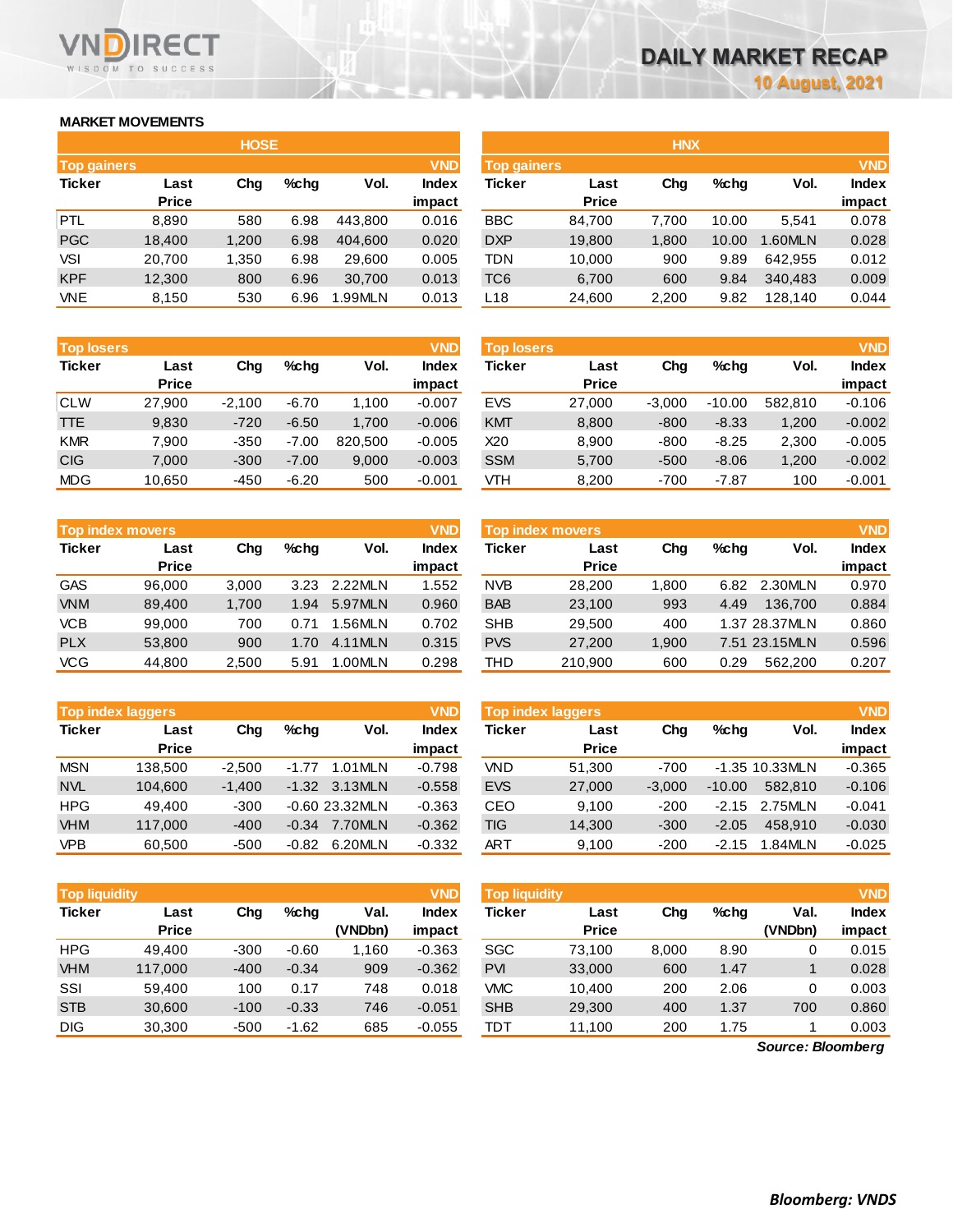

### **FOREIGN ACTIVITIES**

| Volume (Mn'shs)       | <b>HOSE</b> | <b>HNX</b> | Value (VND'bn)        | <b>HOSE</b> | <b>HNX</b> |
|-----------------------|-------------|------------|-----------------------|-------------|------------|
| <b>BUY</b>            | 22.2        | 0.9        | <b>BUY</b>            | 1,321.5     | 28.8       |
| % of market           | $3.2\%$     | $0.6\%$    | % of market           | 5.8%        | 0.7%       |
| <b>SELL</b>           | 41.7        |            | <b>SELL</b>           | 1,926.7     | 33.6       |
| % of market           | $6.0\%$     | 0.8%       | % of market           | 8.5%        | 0.9%       |
| <b>NET BUY (SELL)</b> | (19.5)      | (0.3)      | <b>NET BUY (SELL)</b> | (605.2)     | (4.8)      |

*Source: HSX, HNX*





■HOSE ■HNX

| <b>YTD ACCUMULATION</b> |
|-------------------------|

| Volume (MIn'shs)      | <b>HOSE</b> | <b>HNX</b> | Value (VND'bn)        | <b>HOSE</b> | <b>HNX</b> |
|-----------------------|-------------|------------|-----------------------|-------------|------------|
| <b>BUY</b>            | 4,860.8     | 193.3      | <b>BUY</b>            | 228,706.2   | 5,279.3    |
| % of market           | 4.8%        | $0.9\%$    | % of market           | 8.0%        | 3.1%       |
| <b>SELL</b>           | 5,682.6     | 252.1      | SELL                  | 257,582.7   | 6,021.4    |
| % of market           | 5.6%        | 1.1%       | % of market           | $9.0\%$     | 3.5%       |
| <b>NET BUY (SELL)</b> | (821.7)     | (58.8)     | <b>NET BUY (SELL)</b> | (28, 876.6) | (742.1)    |

*Source: HSX, HNX*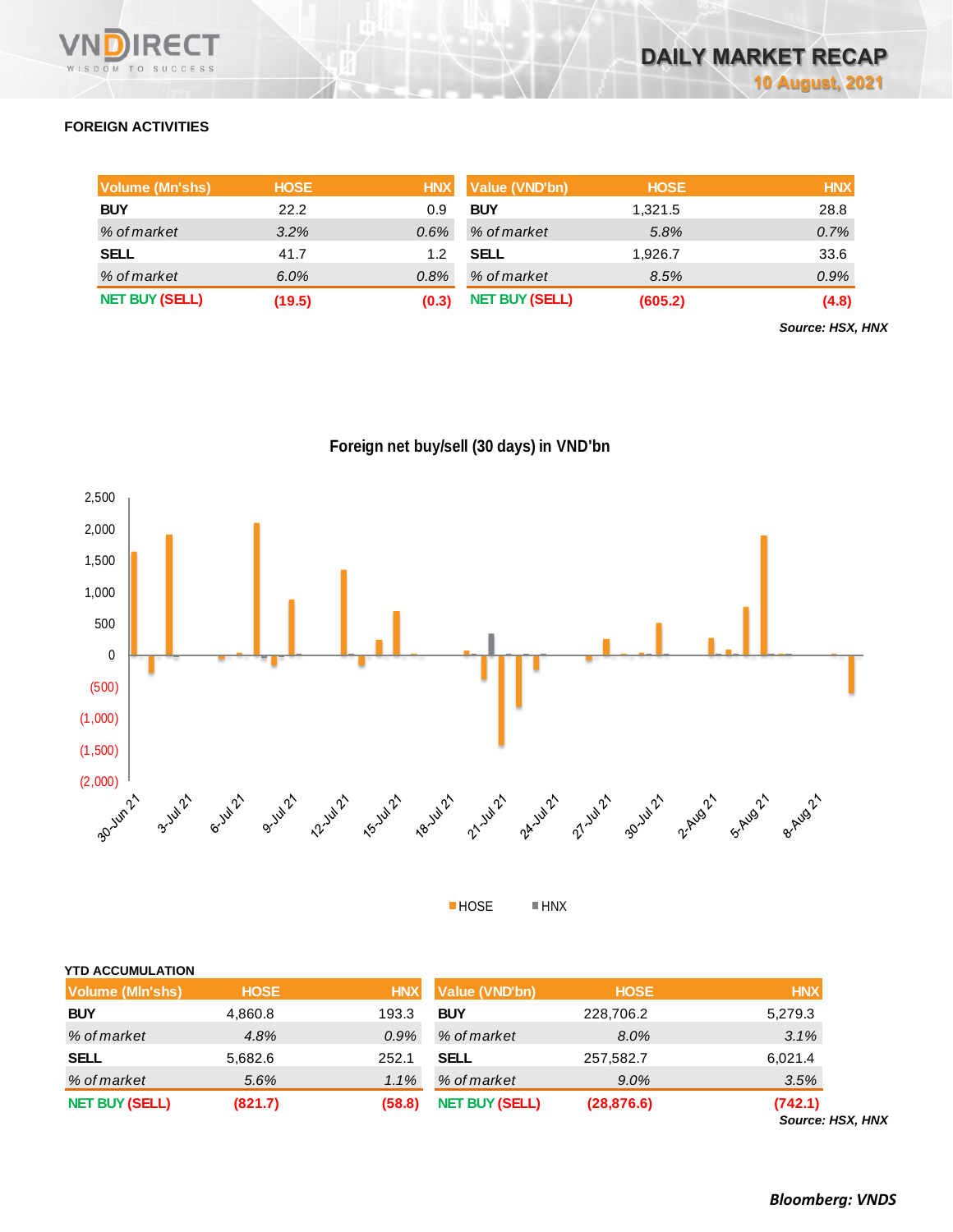### **TOP 60 MARKET CAP STOCKS SNAPSHOT ON HOSE**

T.

WISDOM TO SUCCESS

| No. Ticker             | <b>Price</b>      |                  | Price change (%) |                   |                | Mkt. Cap Outs. Vol. Float ratio |               |              | Avail. Fil Ave. daily vol. | P/E                | P/B          | <b>ROE</b>       | <b>ROA</b>     |
|------------------------|-------------------|------------------|------------------|-------------------|----------------|---------------------------------|---------------|--------------|----------------------------|--------------------|--------------|------------------|----------------|
|                        | <b>VND</b>        | 1M               | 3M               | 6M                | <b>US\$mln</b> | <b>MIn'shs</b>                  | $\frac{9}{6}$ |              | $% (30 days-shs)$          | $\pmb{\chi}$       | $\pmb{\chi}$ | $\%$             | %              |
| 1 VHM VM               | 117,000           | 4.0              | 18.1             | 20.9              | 16,795         | 3,290                           | 0.4           | 26.5         | 4,755,720                  | 11.8               | 4.0          | 39.9             | 15.0           |
| 2 VIC VM               | 113,000           | 4.1              | $-14.7$          | 6.4               | 16,679         | 3,382                           | 24.2          | 34.8         | 2,444,043                  | 52.0               | 4.7          | 9.0              | 1.7            |
| 3 VCB VM               | 99,000            | $-9.8$           | 0.9              | 1.9               | 16,023         | 3,709                           | 25.2          | 6.4          | 1,799,137                  | 17.3               | 3.6          | 22.8             | 1.7            |
| 4 HPG VM<br>5 VNM VM   | 49,400<br>89,400  | 4.4<br>2.8       | 5.9<br>$-3.9$    | 59.5<br>$-17.2$   | 9,642<br>8,153 | 4,473<br>2,090                  | 54.0<br>35.2  | 22.3<br>44.9 | 30,631,330<br>3,130,013    | 12.2<br>19.6       | 3.3<br>5.9   | 31.3<br>30.9     | 14.7<br>20.8   |
| 6 GAS VM               | 96,000            | 4.7              | 11.6             | 18.1              | 8,018          | 1,914                           | 4.2           | 46.3         | 849,630                    | 23.5               | 3.9          | 16.2             | 11.1           |
| 7 TCB VM               | 52,300            | $-7.6$           | 8.7              | 45.3              | 7,999          | 3,505                           | 77.1          | 0.0          | 22,534,300                 | 11.3               | 2.2          | 21.5             | 3.6            |
| 8 BID VM               | 43,300            | $-3.6$           | 4.6              | 6.1               | 7,600          | 4,022                           | 19.0          | 13.3         | 2,735,453                  | 17.5               | 2.1          | 12.6             | 0.6            |
| 9 CTG VM               | 34,650            | $-7.8$           | $-0.2$           | 26.3              | 7,267          | 4,806                           | 35.5          | 5.5          | 19,479,890                 | 9.4                | 1.8          | 20.9             | 1.4            |
| 10 MSN VM              | 138,500           | 18.5             | 36.3             | 56.1              | 7,135          | 1,181                           | 38.7          | 66.5         | 1,624,003                  | 108.1              | 10.1         | 5.1              | 1.4            |
| 11 NVL VM              | 104,600           | 1.1              | 10.4             | 79.6              | 6,726          | 1,474                           | 30.4          | 28.6         | 3,238,090                  | 33.9               | 4.8          | 15.3             | 3.4            |
| 12 VPB VM              | 60,500            | $-12.1$          | $-2.9$           | 57.1              | 6,481          | 2,455                           | 69.9          | 0.0          | 15,420,230                 | 12.0               | 2.5          | 23.0             | 2.9            |
| 13 GVR VM              | 35,000            | 10.8             | 42.0             | 45.5              | 6,109          | 4,000                           | 100.0         | 12.3         | 5,117,014                  | 29.1               | 2.9          | 10.1             | 6.1            |
| 14 MBB VM<br>15 SAB VM | 29,650<br>154,100 | $-4.4$<br>$-3.7$ | 20.6<br>2.4      | 61.7<br>$-14.5$   | 4,889<br>4,312 | 3,778<br>641                    | 65.8<br>10.4  | 0.9<br>37.3  | 21,047,990<br>137,993      | 10.7<br>21.1       | 2.1<br>4.7   | 21.5<br>24.3     | 2.2<br>17.5    |
| 16 ACB VM              | 36,500            | 3.7              | 26.0             | 59.8              | 4,304          | 2,702                           | 79.9          | 0.0          | 10,172,390                 | 10.2               | 2.4          | 27.2             | $2.2\,$        |
| 17 FPT VM              | 97,800            | 9.0              | 31.1             | 50.8              | 3,873          | 907                             | 83.6          | 0.0          | 3,555,880                  | 23.1               | 5.3          | 24.1             | 9.2            |
| 18 MWG VM              | 173,900           | $-1.5$           | 25.9             | 34.3              | 3,607          | 475                             | 64.5          | 0.0          | 1,112,403                  | 19.2               | 4.8          | 27.2             | 9.5            |
| 19 PLX VM              | 53,800            | 5.9              | 0.9              | 1.5               | 2,920          | 1,244                           | <b>N/A</b>    | 2.7          | 1,536,043                  | 18.5               | 2.9          | 16.8             | 5.9            |
| 20 VIB VM              | 41,800            | $-20.2$          | $-0.8$           | 62.6              | 2,833          | 1,553                           | 68.0          | 0.0          | 1,973,620                  | 11.1               | 3.1          | 32.1             | 2.5            |
| 21 VREVM               | 28,350            | 1.3              | $-10.7$          | $-10.1$           | 2,811          | 2,272                           | 31.2          | 18.6         | 4,783,437                  | 24.1               | 2.1          | 9.3              | 7.0            |
| 22 VJC VM              | 118,700           | $-0.2$           | $-0.4$           | $-8.0$            | 2,805          | 542                             | 51.0          | 11.7         | 608,717                    | 52.6               | 4.3          | 8.3              | 2.5            |
| 23 STB VM              | 30,600            | 5.2              | 25.9             | 68.6              | 2,517          | 1,885                           | 96.6          | 14.4         | 31,023,270                 | 15.9               | 1.8          | 12.0             | 0.7            |
| 24 HDB VM              | 35,550            | 1.6              | 15.4             | 47.5              | 2,472          | 1,594                           | 69.7          | 3.2          | 3,631,700                  | 11.5               | 2.3          | 22.3             | 1.8            |
| 25 SSB VM<br>26 HVN VM | 36,900<br>21,500  | $-0.8$<br>4.2    | 43.8<br>2.2      | <b>N/A</b><br>3.2 | 2,124<br>2,081 | 1,319<br>2,218                  | 95.4<br>38.6  | 0.0<br>21.0  | 2,163,761<br>817,470       | 22.5<br><b>N/A</b> | 3.3<br>26.8  | 15.8<br>$-155.4$ | 1.2<br>$-20.1$ |
| 27 BCM VM              | 45,850            | $-14.3$          | $-16.6$          | $-19.6$           | 2,071          | 1,035                           | 100.0         | 47.0         | 73,967                     | 20.6               | 3.1          | 15.4             | 5.0            |
| 28 PDR VM              | 92,900            | $-1.6$           | 32.9             | 81.8              | 1,973          | 487                             | 37.4          | 45.2         | 3,383,460                  | 32.0               | 8.1          | 29.7             | 8.7            |
| 29 BVHVM               | 53,400            | 0.6              | $-4.8$           | $-10.9$           | 1,730          | 742                             | 31.9          | 22.1         | 994,673                    | 21.0               | 1.9          | 9.5              | 1.4            |
| 30 SSIVM               | 59,400            | 12.9             | 71.2             | 87.1              | 1,698          | 655                             | 85.8          | 49.5         | 13,978,780                 | 21.1               | 3.4          | 16.5             | 5.1            |
| 31 TPB VM              | 36,000            | $-2.7$           | 15.8             | 34.1              | 1,684          | 1,072                           | 56.0          | 0.0          | 5,687,237                  | 8.6                | 1.9          | 24.7             | 2.0            |
| 32 MSB VM              | 30,000            | 1.7              | 32.7             | 72.4              | 1,538          | 1,175                           | 99.7          | 0.0          | 10,247,300                 | 12.2               | 2.0          | <b>N/A</b>       | <b>N/A</b>     |
| 33 OCB VM              | 25,200            | 7.0              | 30.4             | 50.7              | 1,506          | 1,370                           | 77.4          | 0.0          | 4,794,344                  | <b>N/A</b>         | 1.8          | <b>N/A</b>       | <b>N/A</b>     |
| 34 EIB VM              | 26,700            | $-7.6$           | 7.2              | 50.0              | 1,432          | 1,229                           | 94.0          | 0.3          | 574,167                    | 37.5               | 1.9          | 5.3              | 0.6            |
| 35 LPB VM<br>36 POW VM | 25,600<br>11,250  | $-0.8$<br>4.2    | 31.5<br>$-7.8$   | 95.0<br>$-8.9$    | 1,345          | 1,204<br>2,342                  | 84.5<br>87.9  | 1.4<br>46.0  | 8,648,067<br>8,540,370     | 11.5<br>10.8       | 2.0<br>0.9   | 18.6<br>8.6      | 1.1<br>4.2     |
| 37 KDH VM              | 41,900            | 14.5             | 26.4             | 44.5              | 1,150<br>1,139 | 623                             | 84.0          | 18.3         | 4,149,690                  | 21.5               | 3.1          | 14.9             | 8.9            |
| 38 PNJ VM              | 95,800            | $-9.2$           | 2.4              | 14.6              | 951            | 227                             | 80.9          | 0.0          | 721,680                    | 16.5               | 3.8          | 25.4             | 15.7           |
| 39 VCG VM              | 44,800            | 4.2              | 3.9              | 1.3               | 941            | 481                             | 42.2          | 47.7         | 424,671                    | 11.2               | 2.9          | 27.7             | 9.6            |
| 40 GEX VM              | 24,600            | 8.4              | 19.8             | 52.3              | 839            | 781                             | 50.6          | 36.7         | 5,258,597                  | 14.7               | 2.1          | 14.8             | 3.8            |
| 41 VCIVM               | 57,000            | 3.6              | 67.2             | 115.5             | 828            | 333                             | 75.7          | 79.4         | 4,226,474                  | 16.5               | 3.6          | 25.4             | 12.6           |
| 42 HSG VM              | 38,750            | 9.3              | 8.7              | 77.6              | 827            | 489                             | 68.4          | 38.6         | 12,550,640                 | 5.0                | 1.9          | 47.9             | 18.4           |
| 43 DGC VM              | 101,700           | 15.7             | 45.7             | 113.8             | 759            | 171                             | 62.1          | 42.2         | 1,394,883                  | 17.3               | 3.9          | 24.7             | 18.0           |
| 44 REE VM              | 55,900            | 5.7              | $-1.4$           | $-1.9$            | 754            | 309                             | 55.0          | 0.0          | 600,307                    | 9.6                | 1.4          | 15.8             | 7.2            |
| 45 KBC VM              | 35,800            | 11.2             | 0.0              | $-7.3$            | 734            | 470                             | 65.4          | 29.6         | 9,636,347                  | 20.0               | 1.6          | 8.5              | 3.7            |
| 46 HCM VM<br>47 GMD VM | 51,700<br>50,500  | $7.5\,$          | 52.5<br>41.7     | 83.3<br>65.0      | 688<br>664     | 305                             | 39.5          | 0.7<br>7.2   | 5,931,240<br>3,292,787     | 17.8<br>40.5       | 3.3          | 19.4<br>6.2      | 7.9            |
| 48 VGC VM              | 33,500            | 26.3<br>13.6     | 1.2              | $-2.2$            | 655            | 301<br>448                      | 80.5<br>10.8  | 43.4         | 203,127                    | 20.9               | 2.5<br>2.3   | 10.9             | 4.0<br>3.4     |
| 49 KDC VM              | 61,100            | 0.2              | 19.6             | 46.5              | 610            | 229                             | 53.8          | 78.9         | 1,856,270                  | 31.2               | 2.4          | 7.6              | 3.4            |
| 50 BHN VM              | 55,800            | $-4.1$           | $-14.5$          | $-25.5$           | 564            | 232                             | 0.9           | 31.6         | 12,317                     | 16.5               | 2.9          | 17.5             | 11.8           |
| 51 DPM VM              | 32,600            | 59.8             | 78.6             | 104.4             | 557            | 391                             | 32.1          | 35.0         | 3,192,957                  | 16.9               | 1.6          | 9.4              | 6.7            |
| 52 NLG VM              | 44,400            | 16.8             | 14.1             | 32.9              | 553            | 285                             | 53.6          | 3.8          | 2,967,573                  | 11.3               | 2.0          | 17.5             | 6.7            |
| 53 DIG VM              | 30,300            | 28.9             | 31.8             | 33.8              | 542            | 410                             | 37.5          | 46.8         | 6,361,447                  | 16.2               | 2.6          | 17.2             | 7.5            |
| 54 DHG VM              | 94,800            | 1.6              | $-4.0$           | $-6.1$            | 541            | 131                             | 5.2           | 45.4         | 13,947                     | 16.5               | 3.6          | 22.8             | 17.7           |
| 55 DCM VM              | 22,850            | 34.0             | 43.3             | 82.8              | 528            | 529                             | 24.4          | 47.0         | 4,540,537                  | 20.4               | 1.9          | 9.4              | 7.7            |
| 56 DXG VM              | 23,150            | 0.7              | $-1.1$           | 0.9               | 524            | 518                             | 80.9          | 19.9         | 6,157,710                  | 14.6               | 1.4          | 11.0             | $3.4\,$        |
| 57 SBT VM              | 19,300            | 6.6              | 1.3              | $-11.9$           | 520            | 617                             | 25.3          | 91.1         | 2,829,263                  | 17.1               | 1.5          | 8.7              | 3.6            |
| 58 LGC VM              | 60,200            | 18.5             | 3.4              | $-13.9$           | 507            | 193                             | 0.2           | 4.0          | 477                        | 34.1               | 3.7          | 10.9             | 2.9            |
| 59 HDG VM              | 58,500            | 27.7             | 45.5             | 48.5              | 418            | 164                             | 42.5          | 40.6         | 2,808,707                  | 8.3                | 2.7          | 37.7             | 7.9            |